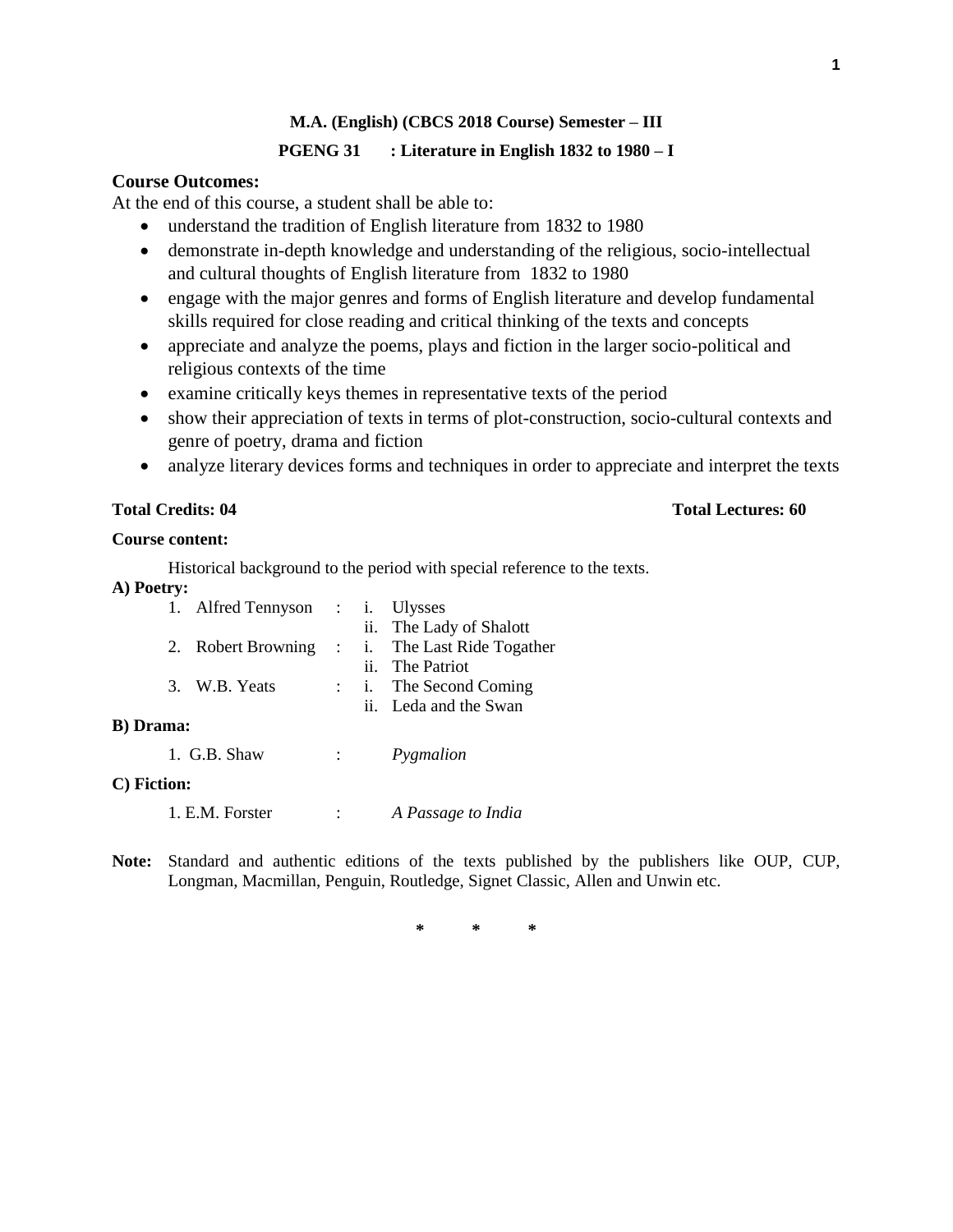## **M.A. (English) (CBCS 2018 Course) Semester – III PGENG 32 : Contemporary Critical Thoughts - I**

## **Course Outcomes:**

At the end of this course, a student shall be able to:

- have a historical overview of major literary theorists, particularly of the 20th century
- show an understanding of historical and philosophical contexts that led to the development of literary theory and its practices
- develop awareness of various literary theories and the way they enrich and change our thinking about language, literature and society
- historically situate literary theorists whose works had informed and shaped various literary theoretical discourses
- identify theoretical concepts with theorists and movements with which they are associated and in the process understand their contexts
- apply various theoretical frameworks and concepts to literary and cultural texts
- evaluate and analyze strengths and limitations of theoretical frameworks and arguments
- sharpen interpretative skills in the light of various theoretical frameworks
- learners will be able to apply various theoretical frameworks and concepts to literary and cultural texts

## **Total Credits: 04 Total Lectures: 60**

## **Course content:**

An introduction to the following contemporary critical approaches / schools / ideas.

- 1. Liberal Humanism
- 2. Structuralism
- 3. Post-structuralism and deconstruction
- 4. Postmodernism
- 5. Psychoanalytic criticism
- 6. Feminist citicism
- 7. Marxist criticism
- 8. New historicism and cultural materialism
- 9. Postcolonial criticism

## **Reading List**

- 1. Ramaswami and Sethuraman (eds.) (1986), *The English Critical Tradition*, Vol. 1 (Macmillan) For Samuel Johnson and William Wordsworth.
- 2. Hardy and Westbrook (eds.) (1974), *20th Century Criticism*, (Light and Life Publishers, New Delhi) for T.S. Eliot, I. A. Richards, Cleanth Brooks, Richard Chase, and Ernest Jones.
- 3. Ramaswami and Sethuraman (eds.) (1986), *The English Critical Tradition*, Vol. II (Macmillan) for Wimsatt and Beardsley.
- 4. Lodge, David (1989), *20th Century Literary Criticism* (London Longman) For George Lukacs
- 5. Sethuraman (ed.), *Contemporary Criticism: An Anthology*, (Macmillan), for Roland Barthes, Stanley Fish, M.H. Abrams, and Elaine Showalter.
- 6. Barry, Peter (2007), *Beginning Theory : An Introduction to Literary and Cultural Theory*, Manchester University Press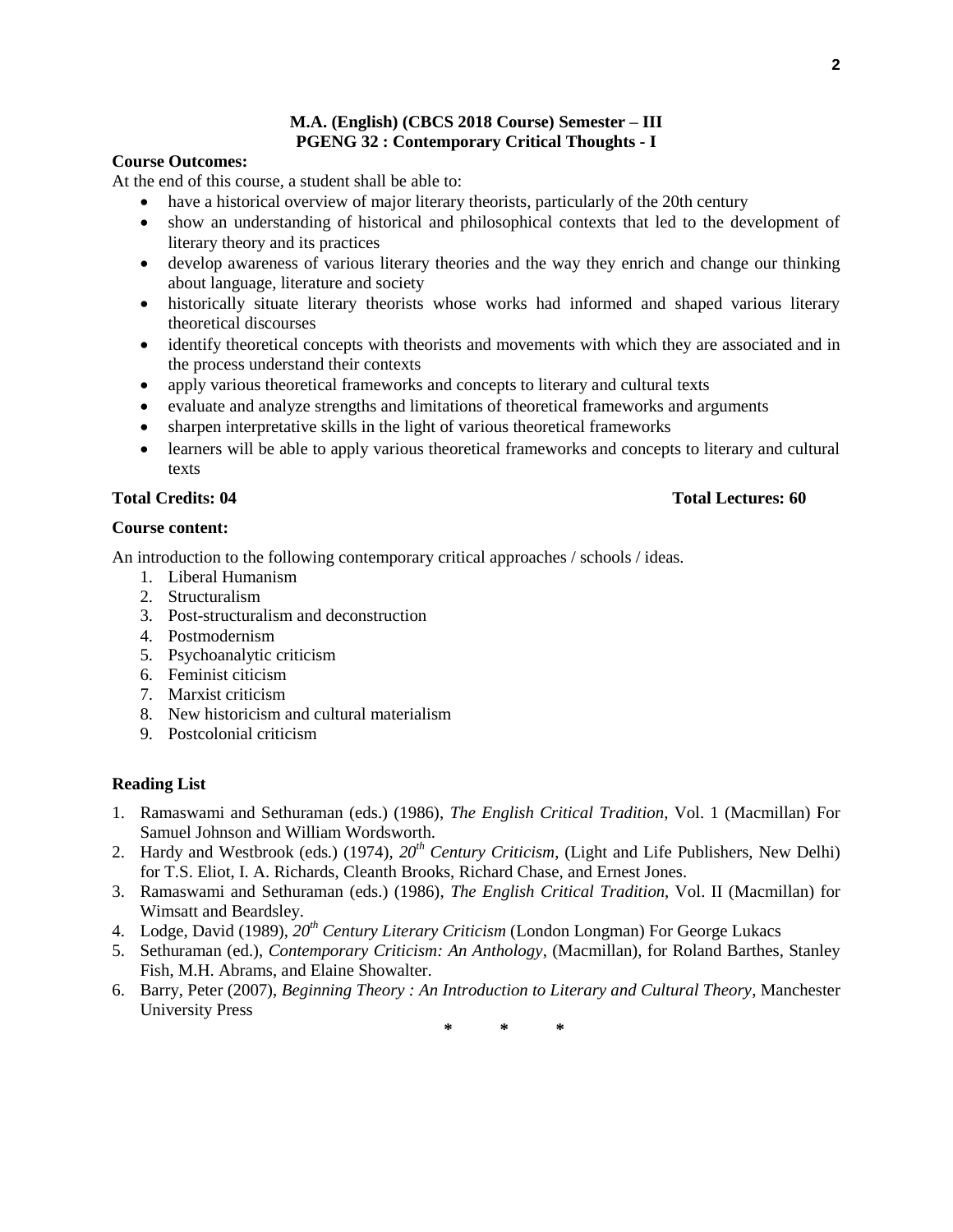## **M.A. (English) (CBCS 2018 Course) Semester – III EN33 : Research Methodology – I**

## **Course Outcomes:**

At the end of this course, a student shall be able to:

- develop a critical thinking to understand the concept of research
- collect data based on a survey and arrive at inferences using a small sample
- discuss and draft a plan for carrying out a piece of work systematically
- refer to authentic sources of information and document the same properly
- provide proper explanation for technical terms in simple language

### **Total Credits: 04 Total Lectures: 60 Course content:**

## **A. Introduction:**

- 1. Meaning and objectives of research, Qualities of a Good Researcher
- 2. Key terms in research: investigation, exploration, examination, analysis, hypothesis data, methods and techniques, results and findings, etc.
- 3. Dimensions and Different methods of research in Language and Literature

## **B. Process of Research:**

- 1. Research Area and Research Topic, Preparing Bibliography for Background Reading, Formulating the Research Problem, Extensive Survey of Relevant Literature
- 2. Developing Hypothesis and Defining Aims and Objectives, Deciding the Scope and Limitations
- 3. Adopting Appropriate Research Methodology, Writing a Research Proposal

## **C. Research Process**

- 1. Collecting and Classifying Data (books, anthologies, thesauruses, encyclopedias, conference proceedings, unpublished theses, newspaper articles, journals, govt publications, e-journals, web references, research sites, printed and web indexes, etc.; e-mail discussion groups, special libraries, advanced study centers, virtual libraries, web search engines, etc.)
- 2. Analyzing the Data, Arriving at Interpretations and Generalizations, Preparing Chapter wise Design

## **D. Presentation of Research**

- 1. Format of the Thesis, Logical Writing, Introductions and Conclusions, Presentation of Findings,
- 2. Footnotes and Endnotes, Writing Bibliography Using Standard Style sheets
- 3. Writing a Short Research Paper, Writing a Short Dissertation

### **Reference Books:**

- 1. Adam Sirjohn (2004), *Research Methodology: Methods & Techniques*, Delhi: New Age
- 2. Ballou, Stephen V. *A Model for Thesis and Research Papers*
- 3. Campbell, William *Form and Style in Thesis Writing*
- 4. Hillway, George *Introduction to Research*
- 5. Gibaldi, Joseph, *MLA Handbook for Writers of Research Papers*, New York: MLA Association
- 6. Lenburg, Jeff (2007), *Guide to Research*, Viva Books
- 7. Rajannan, B. (1968), *Fundamentals of Research*, ASRC Hyderabad
- 8. Sinha, M.P. *Research Methods in English*
- 9. Robinson, *Research Design and Statistical Measures*
- 10. Campbell, William *Form and Style in Thesis Writing*
- 11. Watson, George *The Literary Thesis*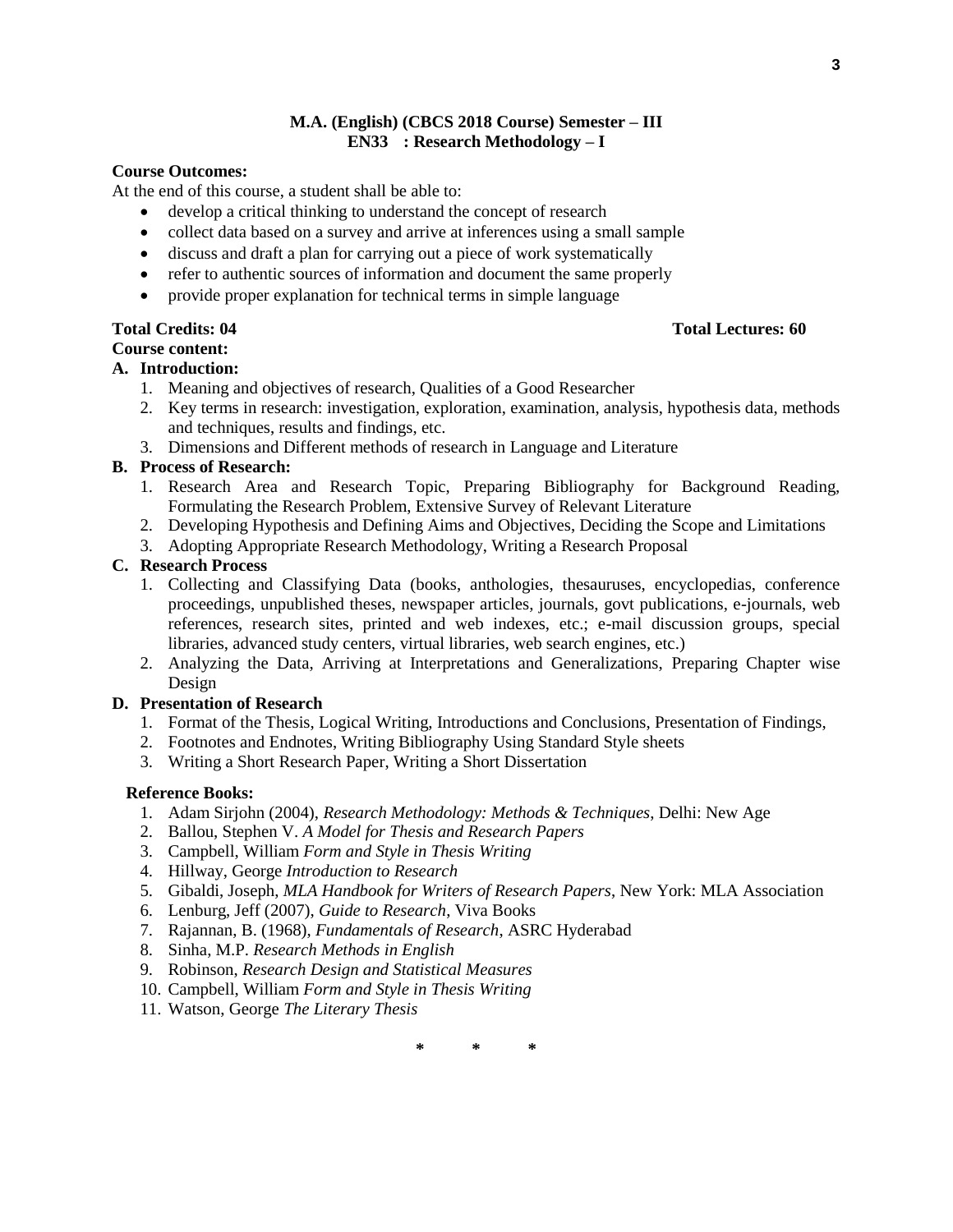## **M.A. (English) (CBCS 2018 Course) Semester – III PGENG 34 : a) Postcolonial Indian English Literature – I**

## **Course Outcomes:**

At the end of this course, a student shall be able to:

- understand the social-historical-political-economic contexts of colonialism and postcolonialism in India
- see through a corpus of representative postcolonial texts from different colonial locations: the effects of colonial rule on the language, culture, economy and habitat of specific groups of people affected by it
- understand the scope of postcolonial literatures in India
- appreciate and analyze the growing spectres of inequality arising out of colonial occupation and the role played by postcolonial literatures to resist it in India
- critically engage with issues of racism and imperialism during and after colonial occupation
- appreciate the changing role and status of English in postcolonial literatures link colonialism to modernity

## **Total Credits: 04 Total Lectures: 60**

### **Course content:**

A) The Basic Concepts:

- 
- 

### **B) Texts: Poetry:**

The following prose articles from *Interrogating the Raj: Indian Response to Colonialism* edited by Shubhangi Raykar, Diamond Publications (2008)

- a) Raja Ram Mohan Roy : i. Address to Lord William Bentink; 2. Anti Suttee Petition
- b) Jotirao Phule : i. Preface to Slavery
- c) Pandita Ramabai : i. A Letter about Yamuna; 2. Her Own Story
- d) Mahadev Govind Ranade :i. Address to the Third Annual Social Conference
	- ii. Address to the Fifth Annual Social Conference
- e) Mahatma Gandhi : i. From the Hind Swaraj
- f) Jawaharlal Nehru : i. The Record of the British Rule
- g) Babasaheb Ambedkar : i. Annihilation of Cast

The following poems from *Ten Twentieth Century Indian Poets in English* ed. by R. Parthasarathy (OUP) 1. A. K. Ramanujan: i) Obitury

- 
- 2. Nissim Ezekiel: i) The Poet, Lover and Bird Watcher
- 3. Kamala Das: i) Sunshine Cat
- 4. Keki N. Daruwalla: i) Ghaghra in Spate
- 5. Arun Kolatkar: i) The Boat Ride

#### **Rreference Books:**

- 1. Gandhi, Leela : *Post-Colonial Theory: A Critical Introduction*.
- 2. Kripal, Vinay : *The New Indian Novel in English: A Study of the 1980s*.
- 3. Loomba, Ania : *Colonialism/Post-Colonialism*.
- 4. Nabar, Vrinda & Nilufer Bharucha (ed.) :*Post-Colonial Perspective on the Raj & its Literature*.
- 5. Sing, A.K. : *Contemporary Indian Fiction in English*.
- 6. Mukherjee, Meenakshi: *Realism and Reaity: The Novel and Society in India*.
- 7. –"– : *The Twice Born fiction: Themes and Techniques of the Indian Novel in English*.
- 8. Elleke Boehmer, *Colonial and Postcolonial Literature: Migrant Metaphores*. OUP, 2005.

- 
- 1. Introduction: situating the postcolonial 2. Postcolonial issues in performance
- 3. Postcolonial fiction 4. Postcolonial poetry
- -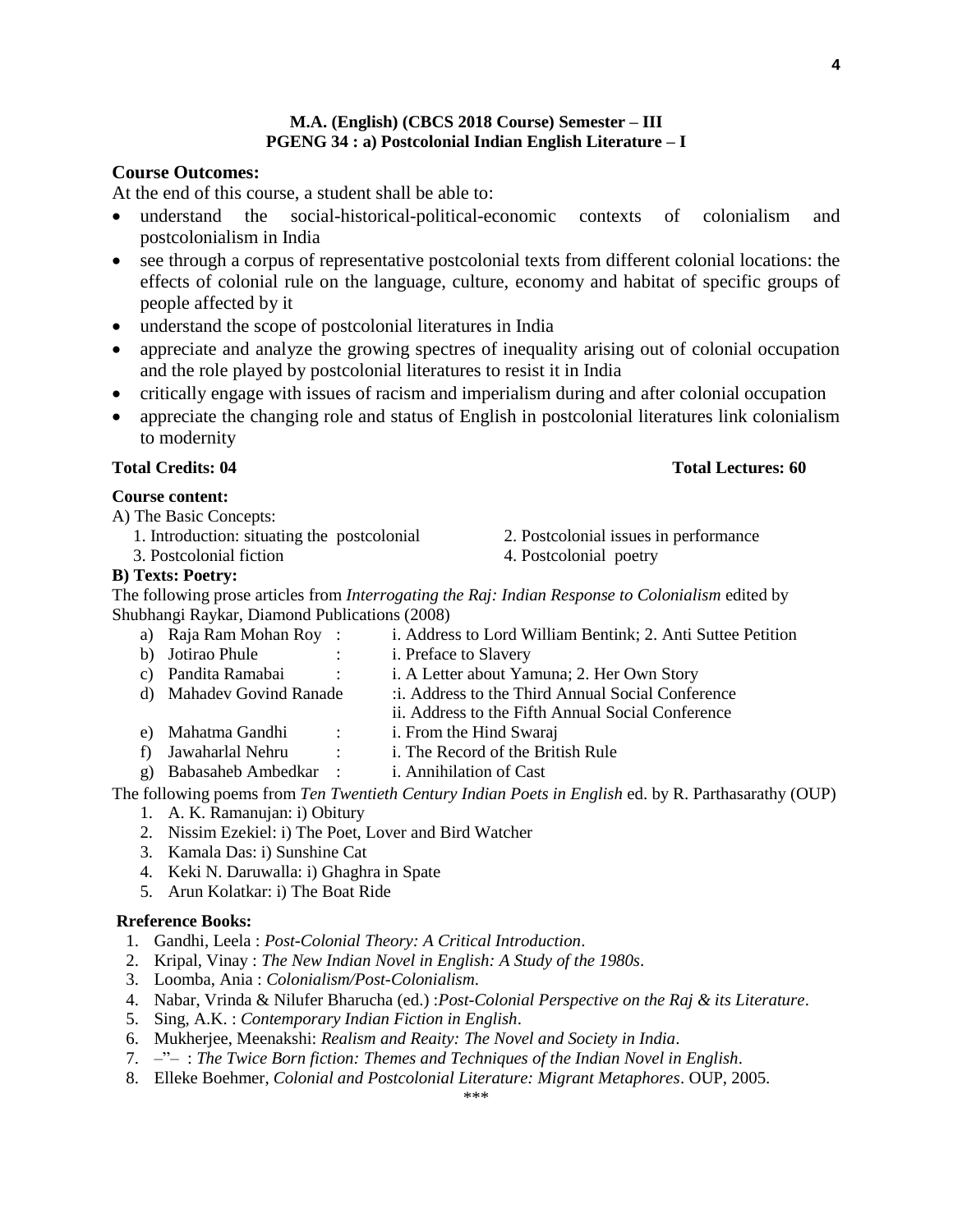### **M.A. (English) (CBCS 2018 Course) Semester – III PGENG 35 : b) Semantics and Pragmatics – I**

## **Course Outcomes:**

At the end of this course, a student shall be able to:

- recognize/understand the structure and various parts of the language
- understand the existence of language in the form of different dialects based on a set of established factors
- identify the various functions a language performs and the roles assigned to it
- understand that all languages behave alike and develop a tolerance for other languages
- understand that making errors is a process of learning and not hesitate to use language for the fear of making errors

## **Total Credits: 04 Total Lectures: 60**

### **Course content:**

- 1. The terms 'Semantics' and 'Meaning'
- 2. Surface structure and Deep structure
- 3. Denotations and connotations
- 4. Seven types of meanings
- 5. Components and contrast of meaning (synonym, antonym, hyponymy, prototype)
- 6. Lexical relations (homonymy, homophony, polysemy, metonymy)
- 7. Semantics and lexicon
- 8. Entailment
- 9. Semantics and logic

### Books for reference:

- 1. Leech, G. (1974) *Semantics*, Penguin : Harmondsworth.
- 2. Leech, G. (1980) *Explorations in Semantics and Progmatics*, John Benjamms, Amsterdam.
- 3. Lyons, J. (1977) *Semantics*, (two vols) CUP.
- 4. Palmer, F.R. (1981) *Semantics*, CUP.
- 5. Searle, J. R. (1969) *Speech Acts*, CUP.
- 6. Searle, J.R. (1979) *Expression and Meaning*, CUP.
- 7. Levinson, S.C. (1983) *Pragmatics*, CUP.
- 8. Leech, R.N. (1983) *Principles of Pragmatics*, Longman.
- 9. Thorat, A.R. (2001) *A Discourse Analysis of Five Great Indian Novels*, Macmillan.
- 10. Mey, J.L. (1993) *Pragmatics : An Introduction*, Blackwell, Oxford.
- 11. Grundy, Peter (1995) *Doing Pragmatics*, Edwqard Amold, London.
- 12. Verchucren, Jet (1999) *Understanding Pragmatics*, OUP, New York.
- 13. Yule, G (1996) *Pragmatics*, OUP.
- 14. Taylor, P.J. (1987) *Analyzisng Conversation*, Pergamon Press.
- 15. Hudson. '*Sociolinguistics*' CUP.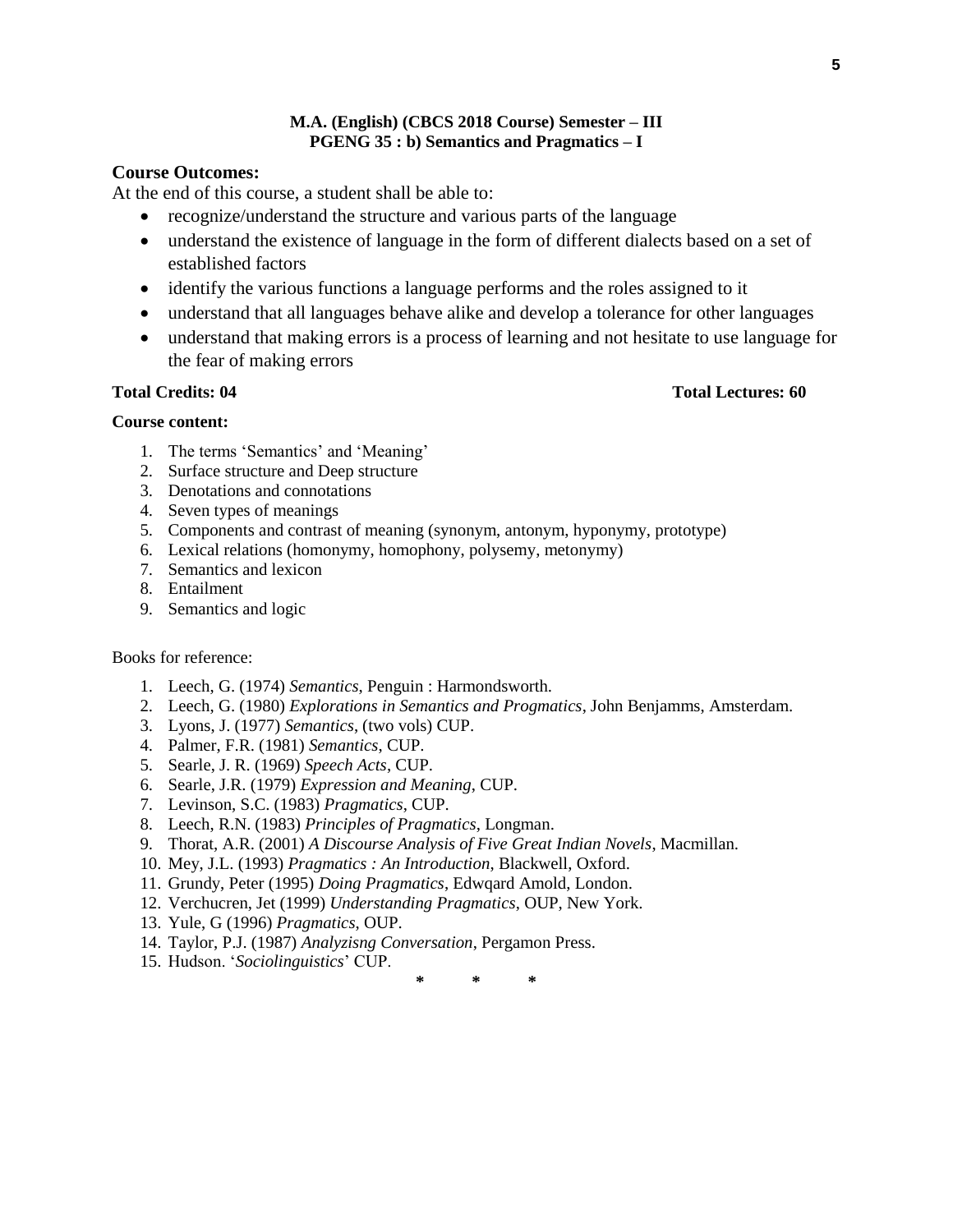## **M.A. (English) (CBCS 2018 Course) Semester – III PGENG 36 : c) Contemporary American Literature and Culture - I**

### **Course Outcomes:**

At the end of this course, a student shall be able to:

- understand the depth and diversity of American literature, keeping in mind the history and culture of the United States of America
- understand the historical, religious and philosophical contexts of the American spirit in literature; social-cultural-ecological-political contexts
- appreciate the complexity of the origin and reception of American literature, given its European and non-European historical trajectories
- critically engage with the complex nature of American society, given its journey from specific religious obligations and their literary transformations (such as Puritanism, Unitarianism, Transcendentalism, etc.) to the growth of anti- or non-Christian sensibilities
- critically appreciate the diversity of American literature in the light of regional variations in climate, cultural traits, economic priorities
- explore and understand the nature of the relationships of human beings to other human beings and other life forms in relation to representative literary texts in various genres
- analyze the American mind from global and Indian perspectives and situate the American in the contemporary world

## **Total Credits: 04 Total Lectures: 60**

Course content:

A study of the historical and socio-cultural background of Twentieth Century American Literature with reference to the following topics:

i) Pragmatism ii) Naturalism iii) Expressionism iv) The Lost Generation v) The Southern Renaissance

A) Poetry

| i) Mending Wall                    |  |  |
|------------------------------------|--|--|
| ii) The Death of the Hired Man     |  |  |
| iii) The Road Not Taken            |  |  |
| At Melville's Tomb<br>$\mathbf{i}$ |  |  |
| Voyages<br>$\overline{11}$         |  |  |
| The Farmer's Wife<br>i)            |  |  |
| ii) The Emperor of Icecream        |  |  |
| iii) Anecdote of the Jar           |  |  |
|                                    |  |  |
| Desire Under the Elms              |  |  |
| Death of a Salesman                |  |  |
| 3. Wallace Stevens:                |  |  |

#### **Books for reference:**

- 1. Frederick J. Hoffman, *The 20th American Writing in the Post War Decade*
- 2. Robert Spiller et. al , *A Literary History of the United State*
- 3. Roy Harvey Pearce, *The Continuity of American Poetry*
- 4. Alan Downer, *American Theather*
- 5. Jean Gould, *Modern American Playwrights*
- 6. R.W. Horton and H.W. Edwards, *Background of American Literary Thought*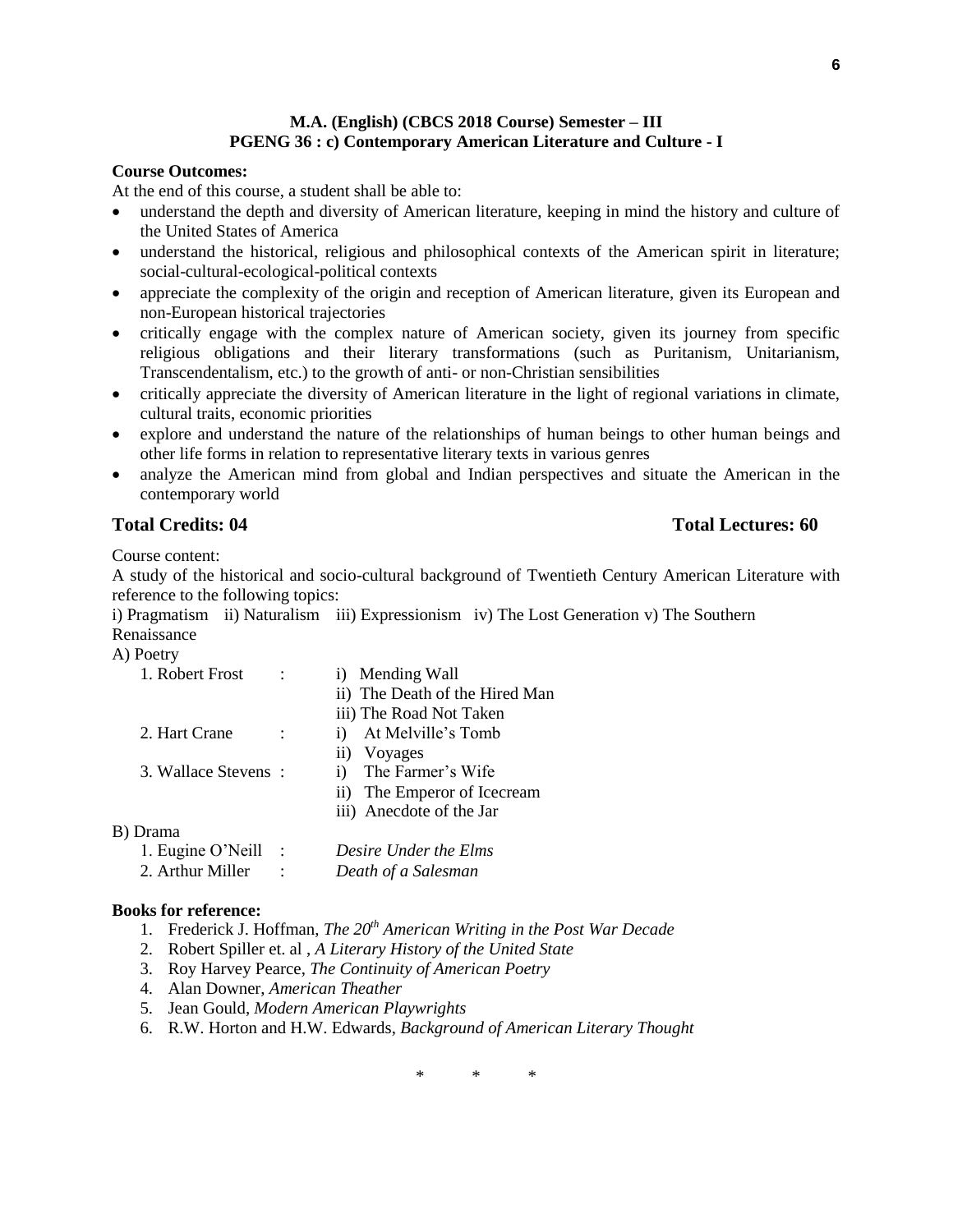## **M.A. (English) (CBCS 2018 Course) Semester – III PGENG 37 : d) World Classics in English Translation – I**

## **Course Outcomes:**

At the end of this course, a student shall be able to:

- critically appreciate literary achievements of some of the significant writers in the world whose works are available in English Translation
- create an awareness of sub cultural variations in the translated works
- acquaint with major ancient, medieval and modern movements in the world thought as reflected in the translated works
- acquaint to compare the treatment of different themes and styles in the genres of fiction, poetry and drama as reflected in the prescribed translations

## **Total Credits: 04 Total Lectures: 60**

## **Objectives:**

- 1. To acquaint the students with selected masterpieces of Europian literature.
- 2. To familiarise them with the important literary and historical movements of the period.

## **Course content:**

| 1. Sophocles | Antigone |
|--------------|----------|
|              |          |

| 2. Moliere | The Misanthrope |
|------------|-----------------|
| 3. Tolstoy | Resurrection    |

4. Dostoevsky : *The Idiot*

Books for reference:

- 1. Bieber, M. (1959) *The History of the Greek and Ronman Theatre*, Princeton.
- 2. Harsh, Philip W. (1960) *A Hand book of Classical Drama*, Stanford University.
- 3. Le grand, P.E. *The New Greek Comedy*, London Norwood, Gilbert.
- 4. Adam Antoine (1974) *Grandeur and Illusion French Lueraqture & Society 1600-1715*, Harmondsworth, Penguen.
- 5. Eossman Lionel (1969) *Men and Masks*, A Study of Mohere Baltmore the Johns Hophins Press.
- 6. Guichamaud Jacques (1964) *Mohere : A Collection of Critical Essays*, Englwood Chiffs : Prentice-Hall.
- 7. Bayley John (1966) *Tolstoy and the Novel*, London: Chato & Windus.
- 8. Christian R.F. (1969) *Tolstoy: A critical Introduction*, Cambridge: C.U.P.
- 9. Carr Edward Hallett (1962) *Dostoevsky: 1821-1881*, London: Unwin Books.
- 10. Hingley Ronald (1962) *The Undiscovered Dostoyevsky*, London : Harmish Hamilton.
- 11. Hodquist Michael. (1977) *Dostoevsky and thje Novel*, Princeton : Princeton University Press.
- 12. Brustein Robert (1965) *The Theatre of Revalt: An Approach to Modern Drama*, London: Methuen.
- 13. Cambon elaue, *Pirandello : A collection of Critical Essays*, Englewood Cliffs: Prentice Hall.